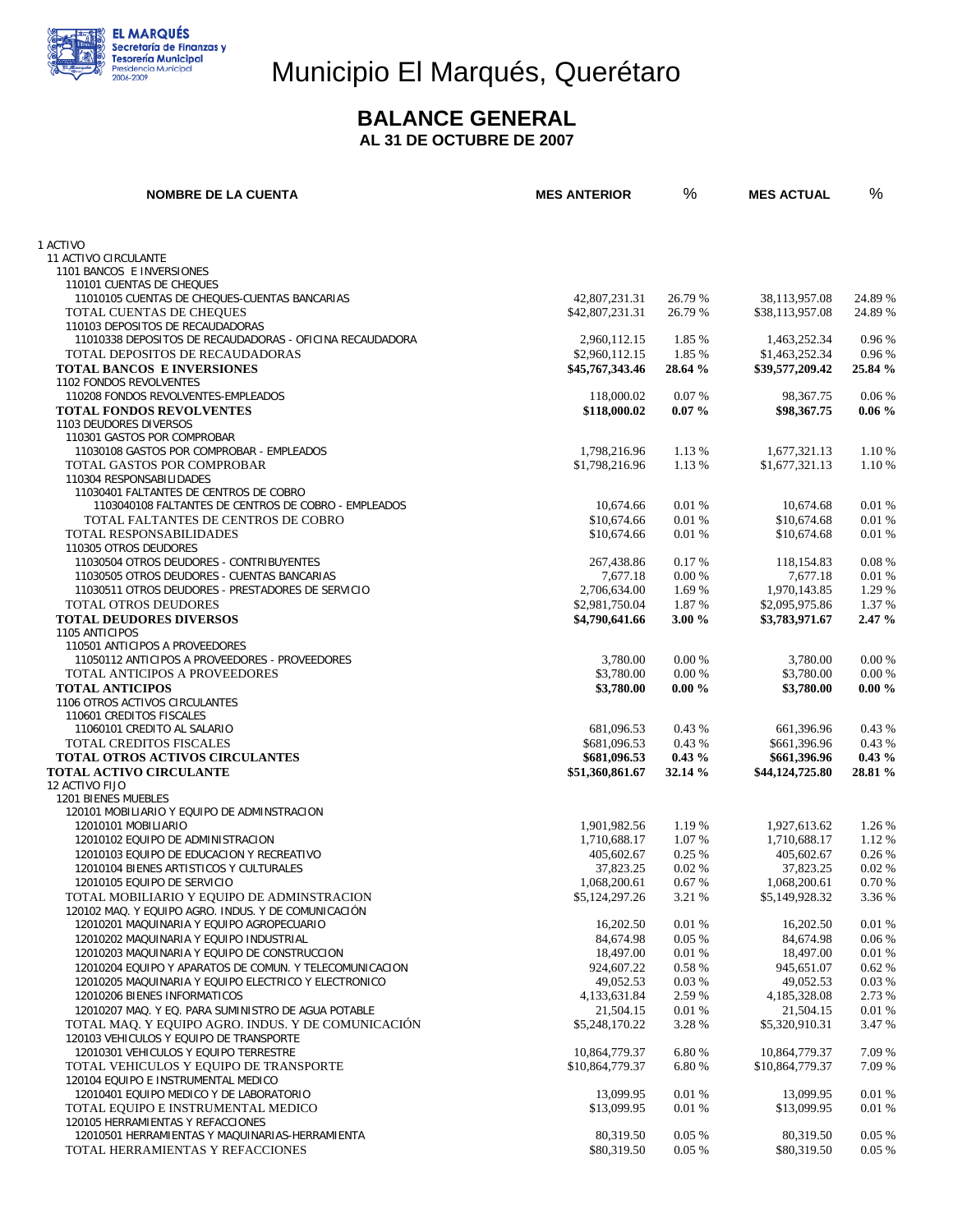

# Municipio El Marqués, Querétaro

#### **BALANCE GENERAL**

 **AL 31 DE OCTUBRE DE 2007** 

| <b>NOMBRE DE LA CUENTA</b>                                                              | <b>MES ANTERIOR</b> | %         | <b>MES ACTUAL</b> | %         |
|-----------------------------------------------------------------------------------------|---------------------|-----------|-------------------|-----------|
|                                                                                         |                     |           |                   |           |
| 120107 EQUIPO DE SEGURIDAD PUBLICA                                                      |                     |           |                   |           |
| 12010701 EQUIPO DE SEGURIDAD PUBLICA.                                                   | 0.00                | 0.00 %    | 484,793.83        | 0.32%     |
| TOTAL EQUIPO DE SEGURIDAD PUBLICA                                                       | \$0.00              | 0.00%     | \$484,793.83      | 0.32 %    |
| <b>TOTAL BIENES MUEBLES</b>                                                             | \$21,330,666.30     | 13.35 %   | \$21,913,831.28   | 14.31 %   |
| 1202 BIENES INMUEBLES                                                                   |                     |           |                   |           |
| 120201 BIENES INMUEBLES DEL DOMINIO PUBLICO                                             |                     |           |                   |           |
| 12020101 EDIFICIOS Y LOCALES (D.PUBLICO)                                                | 5,701,692.00        | 3.57 %    | 5,701,692.00      | 3.72 %    |
| 12020102 TERRENOS (D.PUBLICO)                                                           | 73,483,013.09       | 45.99 %   | 73,483,013.09     | 47.98%    |
| TOTAL BIENES INMUEBLES DEL DOMINIO PUBLICO                                              | \$79,184,705.09     | 49.55 %   | \$79,184,705.09   | 51.71 %   |
| 120202 BIENES INMUEBLES DEL DOMINIO PRIVADO                                             |                     |           |                   |           |
| 12020202 TERRENOS (D.PRIVADO)                                                           | 7,918,597.28        | 4.96 %    | 7,918,597.28      | 5.17 %    |
| TOTAL BIENES INMUEBLES DEL DOMINIO PRIVADO                                              | \$7,918,597.28      | 4.96 %    | \$7,918,597.28    | 5.17 %    |
| <b>TOTAL BIENES INMUEBLES</b>                                                           | \$87,103,302.37     | 54.51 %   | \$87,103,302.37   | 56.88 %   |
| <b>TOTAL ACTIVO FIJO</b>                                                                | \$108,433,968.67    | 67.86 %   | \$109,017,133.65  | 71.19 %   |
| 13 ACTIVO DIFERIDO                                                                      |                     |           |                   |           |
| 1302 DEPOSITOS EN GARANTIA                                                              |                     |           |                   |           |
| 130210 DEPOSITOS EN GARANTIA - OTROS                                                    | 250.00              | 0.00%     | 250.00            | 0.00 %    |
| <b>TOTAL DEPOSITOS EN GARANTIA</b>                                                      | \$250.00            | $0.00 \%$ | \$250.00          | $0.00 \%$ |
| <b>TOTAL ACTIVO DIFERIDO</b>                                                            | \$250.00            | $0.00 \%$ | \$250.00          | $0.00 \%$ |
| <b>TOTAL ACTIVO</b>                                                                     | \$159,795,080.34    | 100.00%   | \$153,142,109.45  | 100.00%   |
| 2 PASIVO Y PATRIMONIO                                                                   |                     |           |                   |           |
| 21 PASIVO A CORTO PLAZO                                                                 |                     |           |                   |           |
| 2101 CUENTAS POR PAGAR                                                                  |                     |           |                   |           |
| 210101 CUENTAS POR PAGAR PROGRAMADAS<br>21010101 CUENTAS POR PAGAR PROGRAMADAS - APOYOS | 584,833.20          | 0.37 %    | 107,187.17        | 0.07%     |
| 21010103 CUENTAS POR PAGAR PROGRAMADAS - CONTRATISTAS                                   | 346,044.74          | 0.22%     | 172,397.48        | 0.11%     |
| 21010104 CUENTAS POR PAGAR PROGRAMADAS - CONTRIBUYENTES                                 | 317.70              | 0.00 %    | 317.70            | 0.00 %    |
| 21010106 CUENTAS POR PAGAR PROGRAMADAS - DEPENDENCIAS EXTERNAS                          |                     | 7.46 %    | 11,925,405.37     | 7.79 %    |
|                                                                                         | 11,925,405.37       |           |                   |           |
| 21010108 CUENTAS POR PAGAR PROGRAMADAS - EMPLEADOS                                      | 2,531.79            | 0.00 %    | 744.12            | 0.00%     |
| 21010109 CUENTAS POR PAGAR PROGRAMADAS - ORGANISMOS SUBSIDIADOS                         | 0.00                | 0.00 %    | 0.00              | 0.00%     |
| 21010110 CUENTAS POR PAGAR PROGRAMADAS - OTROS                                          | 5,905,220.11        | 3.70 %    | 3,279,459.47      | 2.14 %    |
| 21010111 CUENTAS POR PAGAR PROGRAMADAS - PRESTADORES DE SERVICIO                        | 263,791.97          | 0.17%     | 16,776.21         | 0.01%     |
| 21010112 CUENTAS POR PAGAR PROGRAMADAS - PROVEEDORES                                    | 207,458.99          | 0.13 %    | 44,519.32         | 0.03%     |
| 21010114 CUENTAS POR PAGAR PROGRAMADAS - RENTAS                                         | 0.00                | 0.00 %    | 0.00              | 0.00 %    |
| 21010119 CUENTAS POR PAGAR PROGRAMADAS - EVENTUALES                                     | 0.00                | 0.00 %    | 0.00              | 0.00 %    |
| TOTAL CUENTAS POR PAGAR PROGRAMADAS                                                     | \$19,235,603.87     | 12.04 %   | \$15,546,806.84   | 10.15 %   |
| 210102 CUENTAS POR PAGAR ACUMULADAS<br>21010201 RETENCIONES A EMPLEADOS                 |                     |           |                   |           |
| 2101020101 RETENCIONES FISCALES A EMPLEADOS                                             |                     |           |                   |           |
| 210102010101 RETENCION I.S.P.T.                                                         | 20,784,409.72       | 13.01 %   | 21.430.236.84     | 14.04 %   |
| TOTAL RETENCIONES FISCALES A EMPLEADOS                                                  | \$20,784,409.72     | 13.01 %   | \$21,430,236.84   | 13.99 %   |
| 2101020102 RETENCIONES POR PRESTACIONES                                                 |                     |           |                   |           |
| 210102010201 RETENCION FONACOT                                                          | 0.00                | 0.00 %    | 0.00              | 14.04 %   |
| 210102010202 RETENCION CAJA AHORRO                                                      | $-550.00$           | 0.00 %    | $-550.00$         | 14.04 %   |
| TOTAL RETENCIONES POR PRESTACIONES                                                      | $-$ \$550.00        | 0.00%     | $-$ \$550.00      | 0.00 %    |
| 2101020103 PRESTAMOS                                                                    |                     |           |                   |           |
| 210102010301 PRESTAMO SINDICATO                                                         | 0.00                | 0.00 %    | 0.00              | 14.04 %   |
| 210102010302 PRESTAMO CAJA DE AHORRO                                                    | $-10,105.94$        | $-0.01%$  | $-10,105.94$      | 14.04 %   |
| TOTAL PRESTAMOS                                                                         | $-$10,105.94$       | $-0.01%$  | $-$10,105.94$     | $-0.01%$  |
| 2101020104 DESCUENTOS A TRABAJADORES                                                    |                     |           |                   |           |
| 210102010401 RETENCION PENSION ALIMENTICIA                                              | 12,607.33           | 0.01%     | $-552.07$         | 14.04 %   |
| 210102010402 RETENCION SEGUROS DE VIDA                                                  | 900.45              | 0.00 %    | 900.45            | 14.04 %   |
| 210102010403 RETENCION SEGURO DE GASTOS MEDICOS                                         | 0.00                | 0.00 %    | 0.00              | 14.04 %   |
| 210102010404 RETENCION SEGURO DE AUTOMOVILES                                            | 0.00                | 0.00 %    | 0.00              | 14.04 %   |
| 210102010405 RETENCION FAMSA                                                            | 0.00                | 0.00 %    | 0.00              | 14.04 %   |
| 210102010409 RETENCION POR RECUPERACION NOMINAL                                         | 0.00                | 0.00 %    | 0.00              | 14.04 %   |
| 210102010410 RETENCION FONDO PARA LA SALUD                                              | 77,879.82           | 0.05%     | 84,146.58         | 14.04 %   |
| TOTAL DESCUENTOS A TRABAJADORES                                                         | \$91,387.60         | 0.06%     | \$84,494.96       | $0.06\%$  |
| 2101020105 CUOTAS SINDICALES                                                            |                     |           |                   |           |
| 210102010501 RETENCION CUOTA SINDICAL                                                   | 0.00                | 0.00 %    | 39.20             | 14.04 %   |
| 210102010502 RETENCION APOYO EXTRAORDINARIO A SINDICATO                                 | 0.00                | 0.00 %    | 0.00              | 14.04 %   |
| TOTAL CUOTAS SINDICALES                                                                 | \$0.00              | 0.00 %    | \$39.20           | 0.00 %    |
| TOTAL RETENCIONES A EMPLEADOS                                                           | \$20,865,141.38     | 13.06 %   | \$21,504,115.06   | 14.04 %   |
| 21010202 APORTACIONES PATRONALES                                                        |                     |           |                   |           |
| 2101020202 APORTACIONES CAJA DE AHORRO                                                  | $-7,318.65$         | 0.00 %    | $-7,318.65$       | 0.00 %    |
| TOTAL APORTACIONES PATRONALES                                                           | $-$7,318.65$        | 0.00 %    | $-$7,318.65$      | 0.00 %    |
|                                                                                         |                     |           |                   |           |